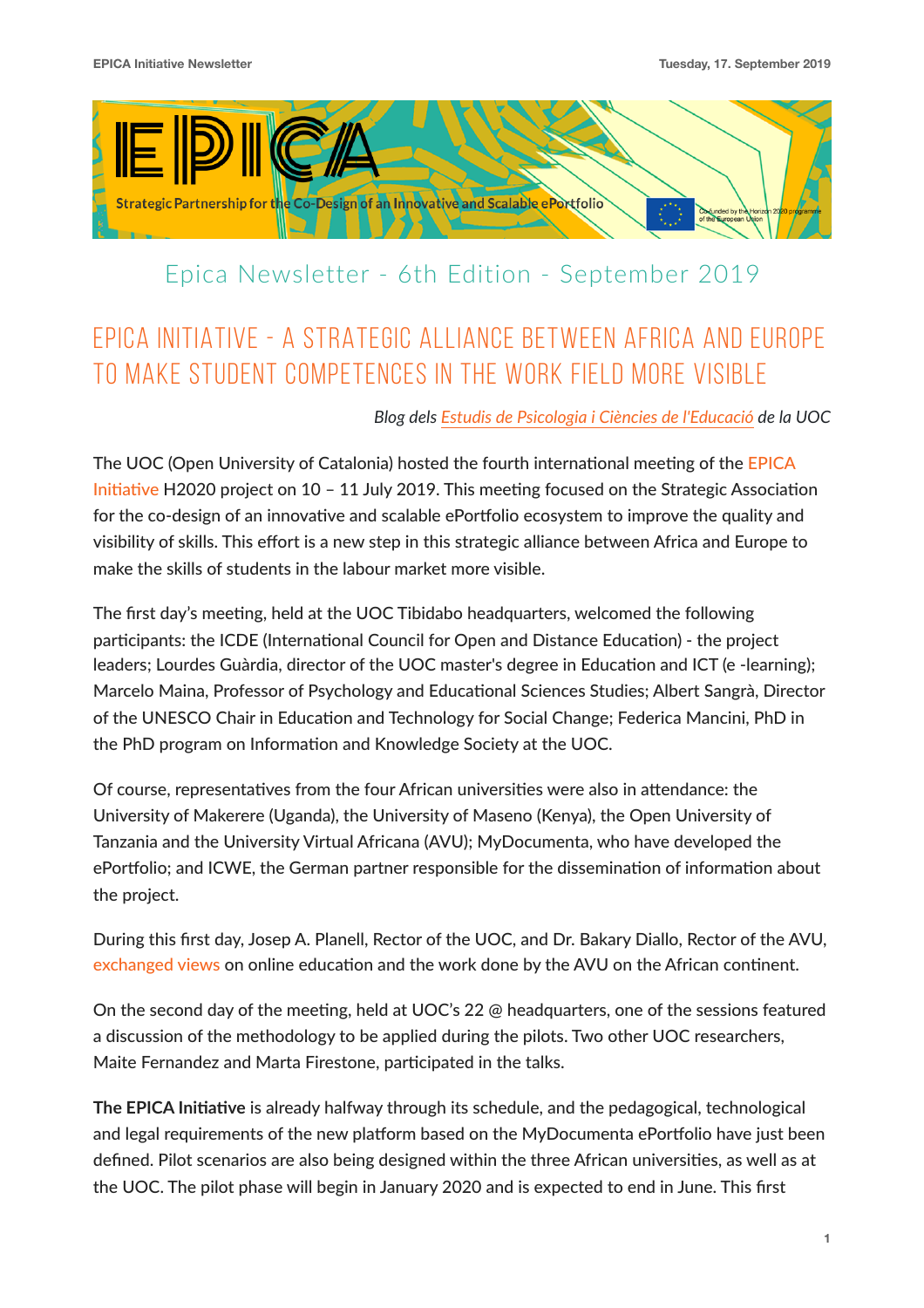**Workday of the EPICA Initiative partners at UOC headquarters** 



application of EPICA in the four Partner universities will involve between 400-600 students and around 15-20 teachers.

## **The project that improves the skills of African students**

The **need to improve the quality and visibility of the recent-graduate's skills in African universities** is at the foundation of the EPICA Initiative project. The objective of this initiative is to give visibility to the skills that are developed in each university through an innovative and scalable eportfolio system developed by MyDocumenta. Hence, the EPICA Initiative aims to reduce the gap between what graduates can contribute to the world of work and what companies are looking for. The methodology involves the process of co-decision, adaptation, implementation and validation **of a digital visual product in an innovative and scalable format that showcases the competencies** that have been developed throughout the students' university education.

The **EPICA** ePortfolio is a digital learning dossier that presents a collection of evidence about a user's professional and personal skills and knowledge beyond a traditional curriculum. The evidence constitutes proofs, records, or learning samples that can be presented in textual format, electronic files, images, multimedia files, blog entries, and links, etc. Thanks to its digital format, it can be updated quickly and can be linked to other applications and social networks.

## Between Africa and Europe

A strategic association of international scope was created to implement EPICA. Its members are the University of Makerere (Uganda); the University of Maseno (Kenya); the Open University of Tanzania; the African Virtual University; the Open University of Catalonia; and the International Council for Open and Distance Education. Two SMEs are also involved: ICWE, an international media company with a focus on ICT for education, training and skills development across Africa, and MyDocumenta, which specialises in the development of the e-portfolio tool.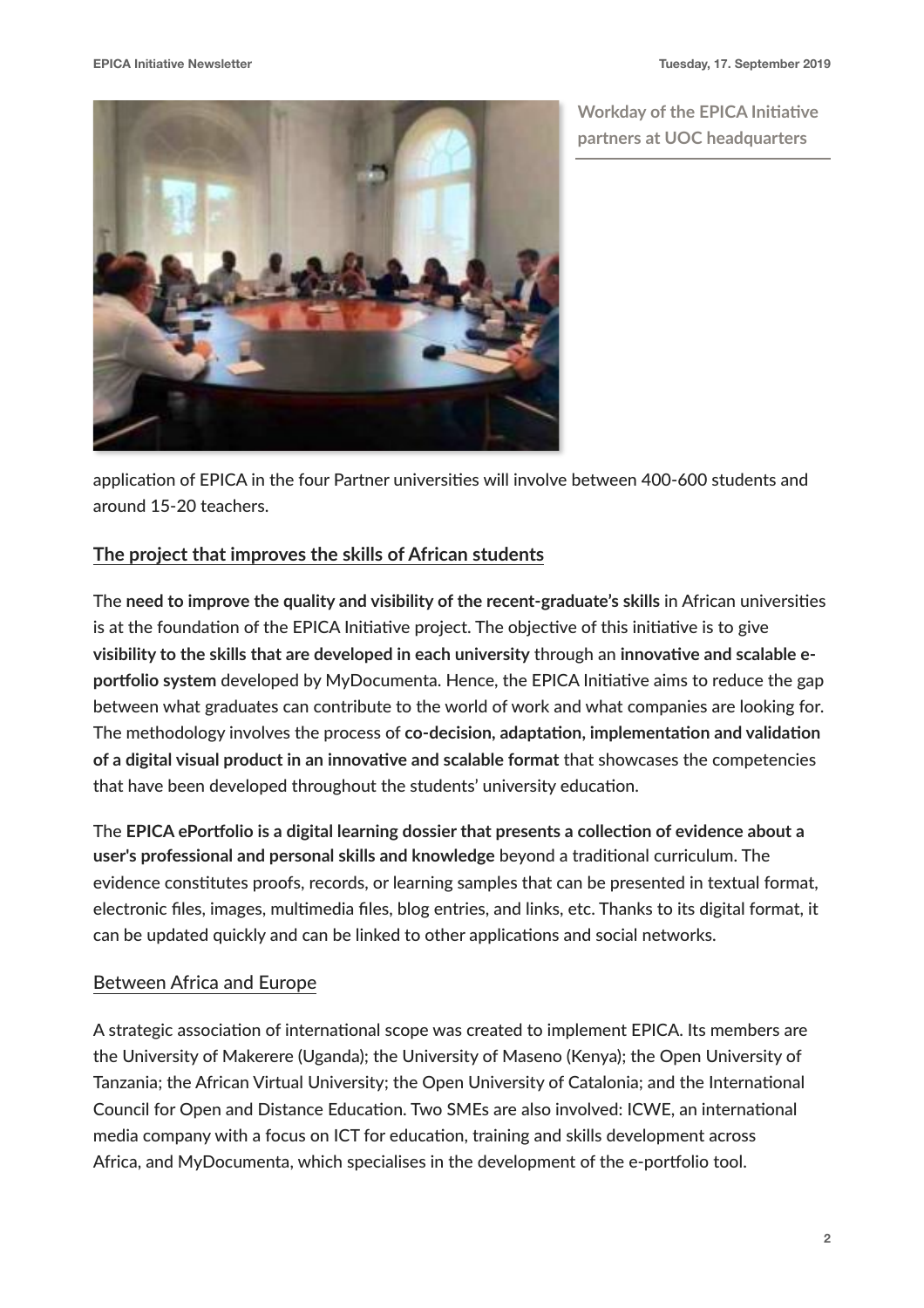The overarching goal of this association is to facilitate students' reflection on their own learning, which in turn will lead to greater **awareness of training strategies and needs**.

The participation of African higher education institutions reflects the resounding transformation that technology is driving in the continent, where knowledge has become a key factor in growth and development. The great mismatch between the skills of young workers and what enterprises need in an emerging economy is universally recognised. Therefore, education must adapt to meet the demands of the job market and provide the skills and competencies necessary to foster growth of local economies.



**Workday of the EPICA Initiative team at 22 @ headquarters of the UOC**

The results of the EPICA Initiative will support the following areas:

- Universities will develop and implement the new teaching and learning methodologies based on competencies to meet the growing demands of the market in terms of better-qualified workers.
- **• Students and workers** will be able to give greater visibility and comparability to their skills and competencies developed in formal and non-formal education.
- **• Entrepreneurs** and **companies** will be able to iden8fy the candidates that best fit their needs.

In a word, the EPICA project involves the end-user communities throughout the process to ensure that the e-portfolio solution meets the requirements of the users and the market.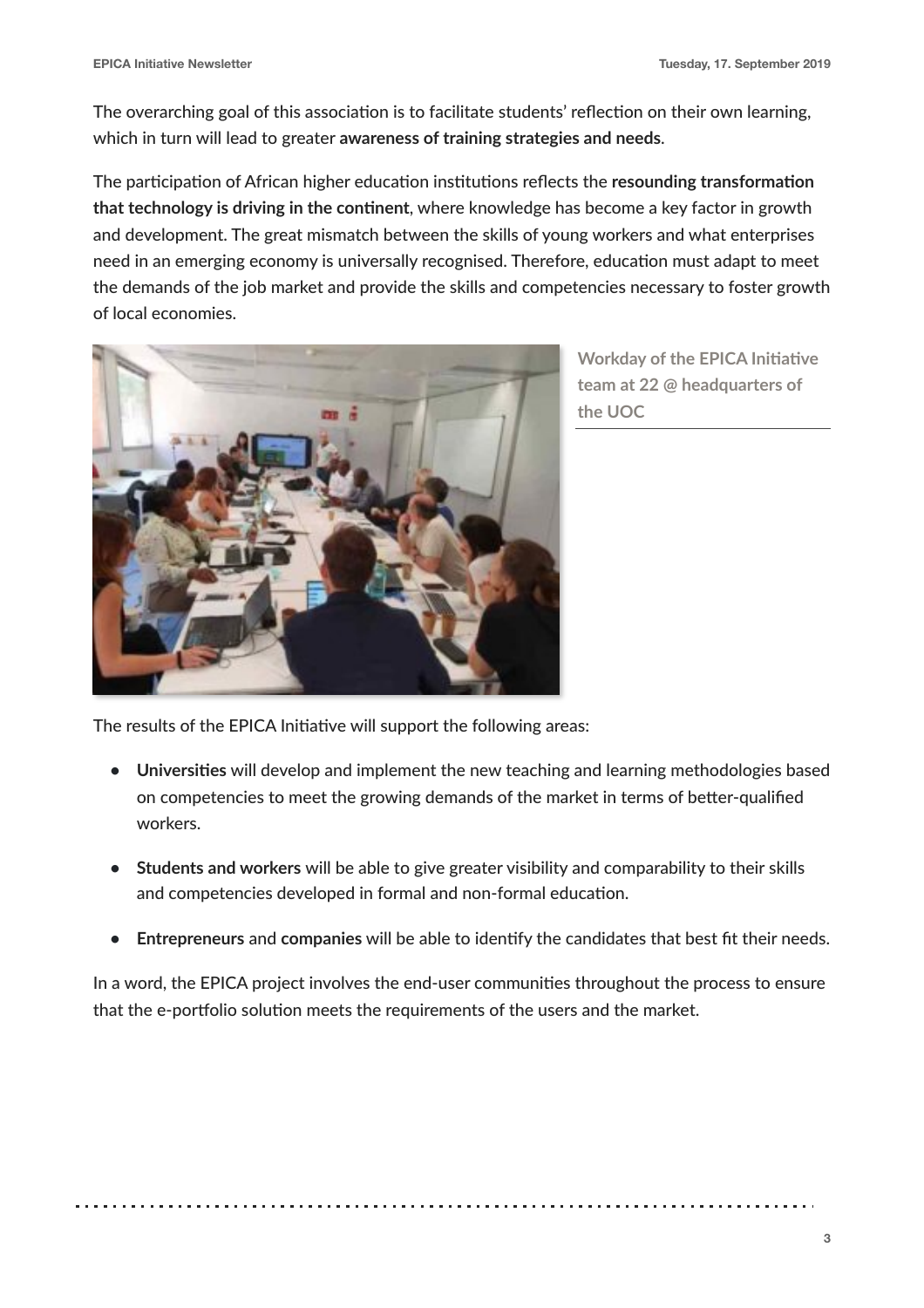# INTERVIEW OF THE MONTH : EDEPHONCE NGEMERA NFUKA



**Edephonce Ngemera Nfuka** 

We hear a lot about the skills gap between university graduates and the labour market. What would you say are the main contributing factors that lead to this disparity?

Well, the skills gap between university graduates and the labour market is a daunting issue in our society. There are thousands of recent graduates ready to work, but business needs skills that these graduates never got. These graduates end up experiencing a difficult college-to-work transition, and in some cases, businesses are unable to find suitable candidates for their positions.

The main contributing factors that lead to the disparity of skills gaps between university graduates and the labour market, despite commendable higher education expansion and improvement, is the skills mismatch. This mismatch is in terms of inadequate general employability skills including communication skills, Teamwork skills, Problem-solving, Initiative and corporate skills, and Planning and organizational. Others include Learning skills, Digital fluency, and Self-management skills. Additionally, there is inadequacy provision of the required personal attributes that contribute to overall employability capabilities including commitment, adaptability, honesty and integrity, reliability, ability to deal with pressure, motivation, and cultural fit with the employing organization. This also applies to inadequacy provision of entrepreneurship skills across all fields that are necessary for contributing to their business creation thus stimulating the necessary economic dynamism to generate new jobs in the society.

Additionally, there is an issue of how educators and carrier guidance counselors are continually equipped with the current and future trends on social economic and technological development and contemporary career guidance. If both are handled and incorporated well and timely in the supply chain might further help to inform educational and career choices that are in line with available and foreseen job demand and labour market opportunities. For example, we now see the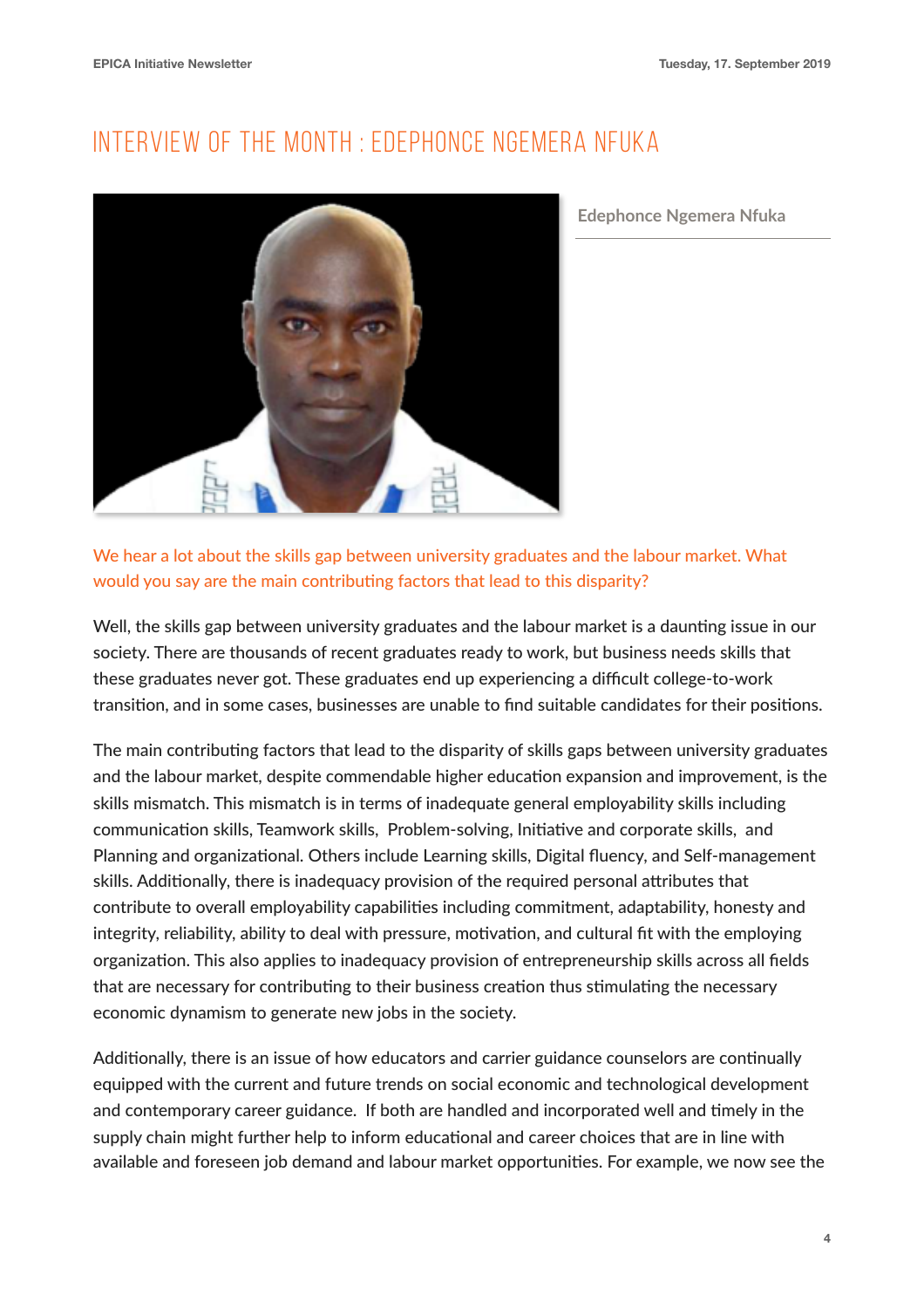Fourth Industry Revolution (4IR) coming along but how are we prepared as education institutions and the industry to produce and have the relevant expertise for this era.

Furthermore, there are issues of inadequate practice-focused teaching and learning that include practical training, industrial attachment and inviting experts from the industry to lecture in some field-oriented courses that may also add value in creating an employable graduate thus reducing disparity. Lastly, these disparities on the knowledge generated in the educational system and the skills demanded by employers have been fertilized in some cases by some unfavorable educational policies, reforms and or strategies right from the primary to tertiary levels. This is in terms of teaching and learning the infrastructure, resources, and competency-based pedagogical approaches put in place as well as associated monitoring and enforcement mechanisms.

Therefore, the higher education curriculum and associated supporting mechanisms need to be responsive to the interests of employers and take a plan of action in line with all those factors that were mentioned here so as to equip graduates with the required and up-to-date employability skills. Efforts for the development of employability skills and attributes should be integrated within the curriculum. This situation can be improved and various studies indicate that having links and collaboration among educators, government and employers can help in determining knowledge, skills, and competencies required in the industry and developing appropriate policies, reforms, and strategies to minimize the disparities. This also applies to use of advancing technologies such as e-Portfolio that can capture, track and increase the visibility of the graduate achieved competencies to educators and employers. All these can provide graduates with the chance to maximize their potential, be for self-employment or being employed. The employer can also reduce the effect of skills gaps such as unnecessarily costly and time-consuming outsourcing, skills imports, short-term training, and co-coaching. Doing all of these interventions also contributes to Sustainable Development Goals (SDGs) No. 8 on promoting in our societies inclusive and sustainable economic growth, employment and decent work for all by 2030.

## From your point of view, which academic fields, businesses or industries suffer the most because of this, especially in Tanzania?

I see academic fields, businesses or industries related to the need for higher customer care, communication skills and creativity such as hospitality industry suffering the most. This also applies to academic fields, businesses or industries related to the need of higher practical oriented, innovative and problem-solving skills such as Science, Technology, Engineering and Mathematics (STEM) based industries like science and mathematics teachers for secondary school and medical doctors.

#### What is an ePortfolio and how is it different from a CV or a graduate certificate?

An ePortfolio is a record or digital collection of student self-created artifacts associated with their courses and academic programs. It is also said to be a collection of electronic evidence assembled and managed by a user, usually on the web in which such electronic evidence may include input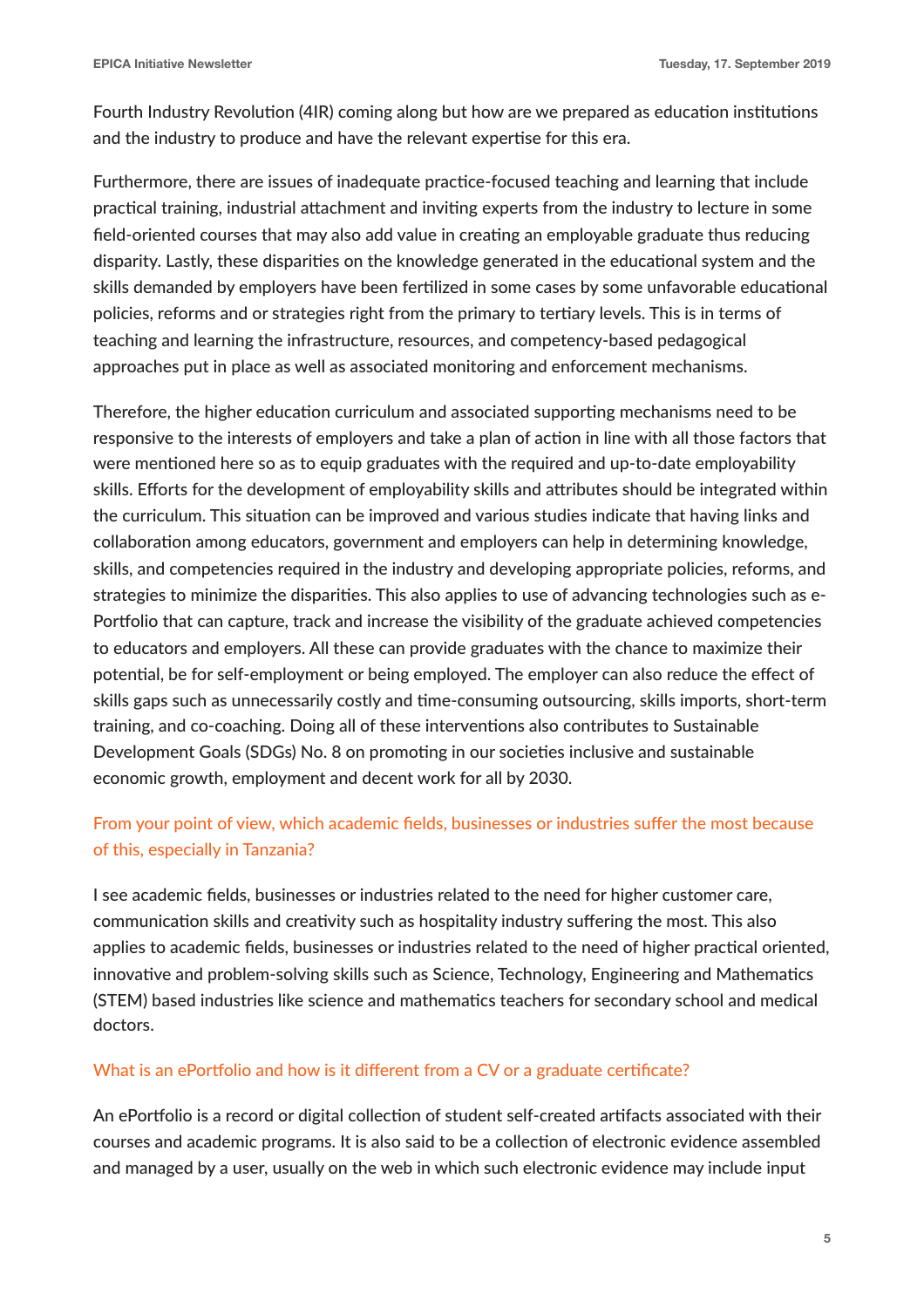text, electronic files, images, multimedia, blog entries, and hyperlinks. An efficient ePortfolio provides an extensive view of student learning progress and corresponding didactic activities, which can be packaged in a way that can be assessed by the academic institution and made visible in a simplified way to employers.

The ePortfolio is different from a CV or a graduate certificate as the latter is a type of summary that is used to describe your skills, talent, and experiences in a compact and mostly textual version, graduate certificate just indicates the qualification and area you graduated-in, while the eportfolio, provides a collection of your electronic evidence in terms of texts, files, images, multimedia, blog entries, and hyperlinks which give a tangible aspect to your work-related capability and experience.

#### How, in your opinion, does having an ePortfolio benefit a student and graduate?

ePortfolio benefit a student and graduate by displaying achievements while still studying or when has finished the program. With a student or graduate control on what and to whom can be displayed or shared, the achievement can be made visible to potential employer thus earned evidence-based competencies to be evaluated. Its benefit to a student is also providing a rich resource to learn about the achievement of important outcomes over time, make connections among disparate parts of the curriculum, and gaining insights leading to improvement, skill mastery and eventually competency achievement. Generally it offers to the students the platform to develop the online presence and showcase their competencies concerning employability capabilities to potential employers.

## Who stands to benefit from receiving access to an ePortfolio, i.e. how will this be useful to employers?

Employers will also benefit from getting access to an ePortfolio given the fact that it generates evidence of the employability skills valued by graduate employers, including digital literacy, self-management, creativity and innovation, communication and problem solving, to name but a few. Providing this evidence and overall insight into graduate capabilities and employability may enhance the opportunity for graduate employers to source the best candidate thus high productivity in their organizations.

#### How has this idea been received by those who stand to benefit from it?

I see three types of beneficiaries who stand to benefit from e-Portfolio. The first one is students or graduates that see this as a tool to assist them in capturing, track their learning achievement and share competency-based evidence to potential employers. The second one is Employers who see this as a tool to assist them in reviewing graduates evidence and overall insight into graduate capabilities and employability and source the best candidate.

The third one is the educational institutions (lecturer & administrator) that among others, see this as a tool to assist them to implement a digitally-enabled competency-based approach through a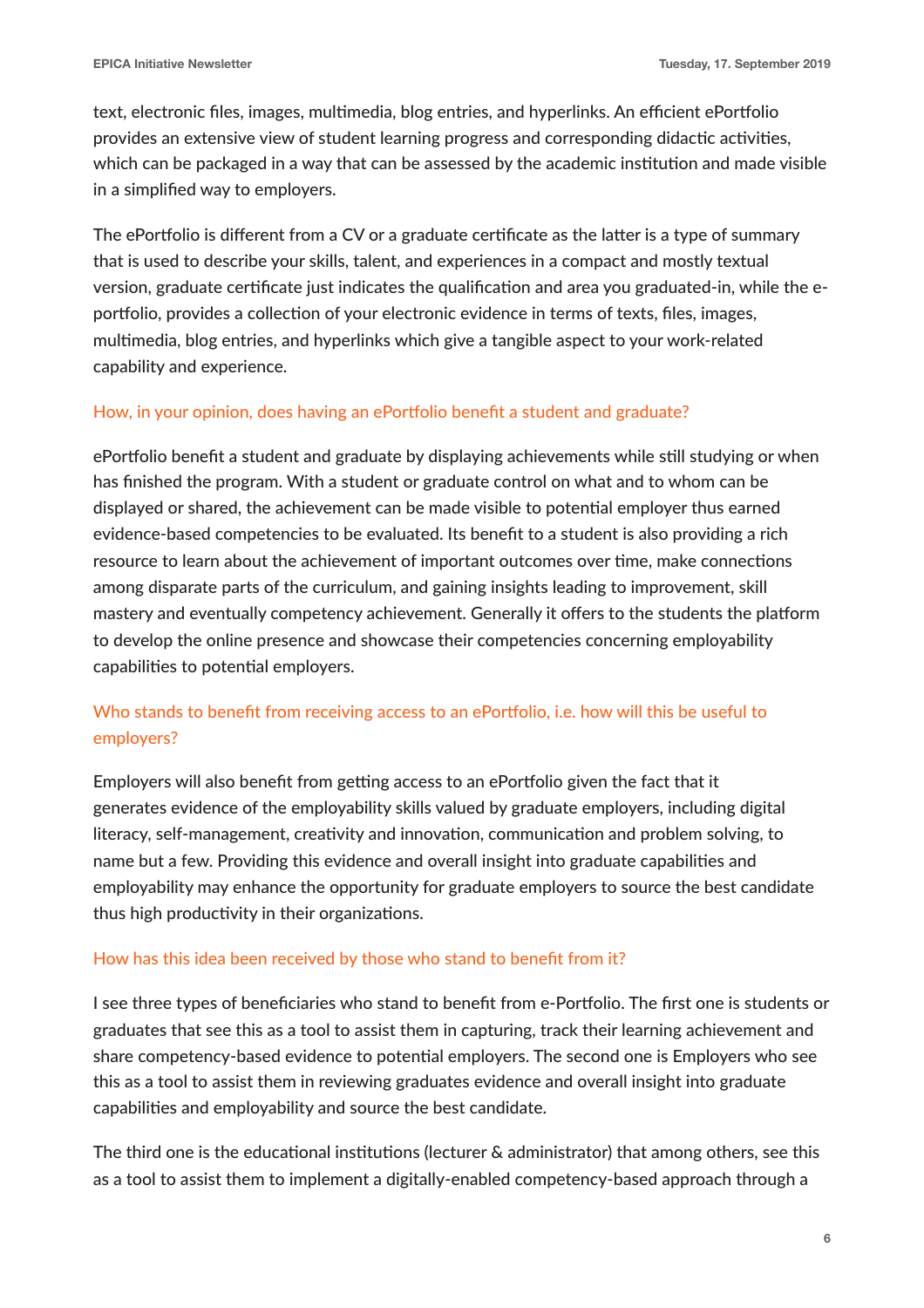competency framework. With this framework, a student can register & visualize which competencies have already been achieved, thus providing the institutions with the possibility to assess students progress and view their achievement made.

Institutions also may specifically get the flexible and accessible digital mechanism of managing supervisions and collection of evidence when students are undertaking placements such as fields and teaching practice in varied places that otherwise were costly and taking a lot of time of supervisors from their working stations. With this ePortfolio, students can do self-blogging and collect a compilation of artefacts such as on-site videos, images, and reports while giving supervisors an ability to assess and evaluate their competence levels as they progress and finish with their fields or teaching practice.

## Can you point to an instance where this idea has flourished before? What can we learn from those instances?

ePortfolios is becoming popular with students around the world as a tool to enhance learning, assist with personal career development and documenting graduate attributes or competencies that can help in describe a graduate better when searching for employment. An example of place where this idea has flourished before is Europe, North America and Australia where there a number of Universities using ePortfolio such as Federation University (https:// eportfolios.federation.edu.au) that use it in advancing teaching and learning from students documenting and following up their progress to staff assessing students' progress and students/ graduates sharing evidence-based competencies achievement to potential employees.

In Subsaharan Africa, there still seems to exist a paucity of empirical evidence on the use of ePortfolio mainly in South Africa. Central University of Technology (CUT) and Stellenbosch University (SU) are good examples of South African higher learning institutions that provide students with ePortfolio. Lectures can share and critique the information provided by students on the ePortfolio by collaboratively giving them constructive feedback regarding the quality and authenticity of the evidence that they produce. Students also use the ePortfolio to showcase their skills and abilities to prospective employers. For instance, while at CUT the staff members of the peer mentorship program and the careers office support students in compiling and managing their ePortfolio, at SU the ePortfolio concept is applied within the context of teacher training and in the faculty of economic and management sciences. As such, implementation of the ePortfolio concept the associated empirical evidence indicates that its use is not widespread in Subsaharan Africa and cases reported are experienced in single courses and or as pilot studies while it is critical to students learning achievement and visibility to employers.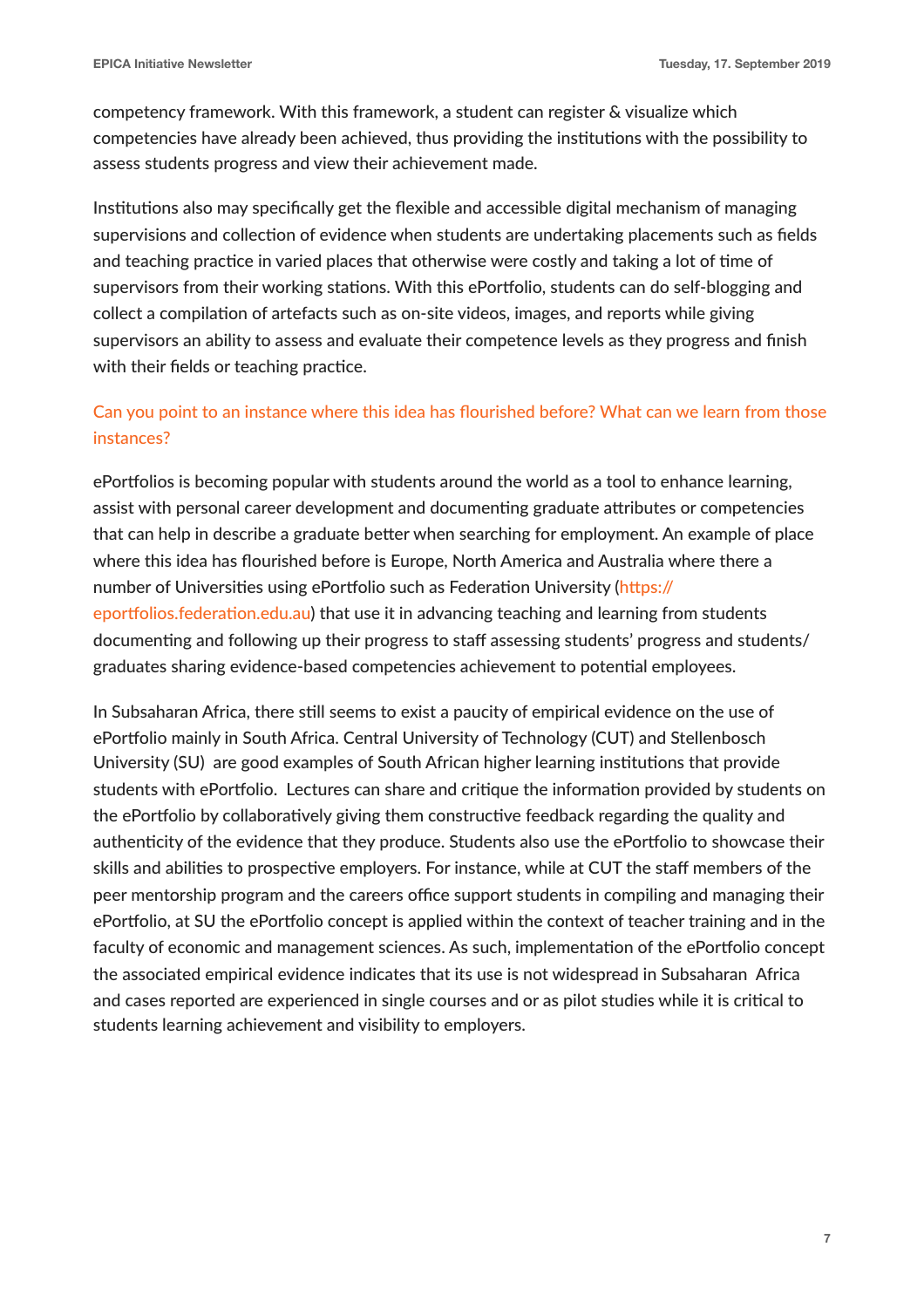What do you think are the most crucial coming steps that need to be negotiated for a successful implementation of EPICA's strategy, such as overcoming technological requirements, increasing the visibility of the initiative, improving funding, etc.?

Apart from the ongoing implementation to integrate ePortfolio with local LMS platforms at the three Universities by SSO, six months ePortfolio pilot to start in January 2020 and the participation in different events for more EPICA visibility, the most crucial coming steps that need to be worked out further for a successful implementation of EPICA's strategy are mainly having cost-effective technological requirements, a sustainable business model, and the funding for the initial implementation. EPICA Project which is 'Strategic Partnership for the co-design of an innovative and scalable ePortfolio ecosystem to improve the quality and visibility of skills' aims at contributing to modernizing the educational and training systems of selected universities in Sub-Saharan countries i.e. Open University of Tanzania (Tanzania), Makerere University (Uganda), and Maseno University (Kenya) and thereafter others in Sub-Sahara Africa.

On having a sustainable business model to be used during the initial implementation of e-Portfolio the strategy is to adopt the model in which the Universities will only outsource the specialized technical support from My Documenta -MYD (e-portfolio main developer) and Universities using their internally developed capacity during EPICA project will provide the rest i.e. teacher training, development of specific materials and user support.

Finally regarding initial implementation of ePortfolio in the first three Universities after EPICA project has ended the strategy is preparation of proposal in the course of finalizing the ongoing project that can be submitted within these Universities to explore opportunities availed internally such as using a certain percentage of tuition fees for e-portfolio and out there for example to International Facility for Funding Education (IFFeD) for post-secondary funding that among others supports institutions championing e-portfolio.

## WHAT COUNTS AS LEARNING: OPEN DIGITAL BADGES FOR NEW OPPORTUNITIES

#### [The Digital Media + Learning Research Hub Report Series on Connected Learning](https://dmlhub.net/wp-content/uploads/files/WhatCountsAsLearning_Grant.pdf)

*By: Sheryl Grant*

Open digital badges have gained traction since 2011 because they meet needs that are not currently being met, not only for learners ranging from kindergarden through college, but for lifelong learners transitioning from one career to another, or for employees staying current on top of their careers. The patchwork way our learning is currently recognized means that many of our abilities are unevenly recognized or not recognized at all. A veteran who is expert in military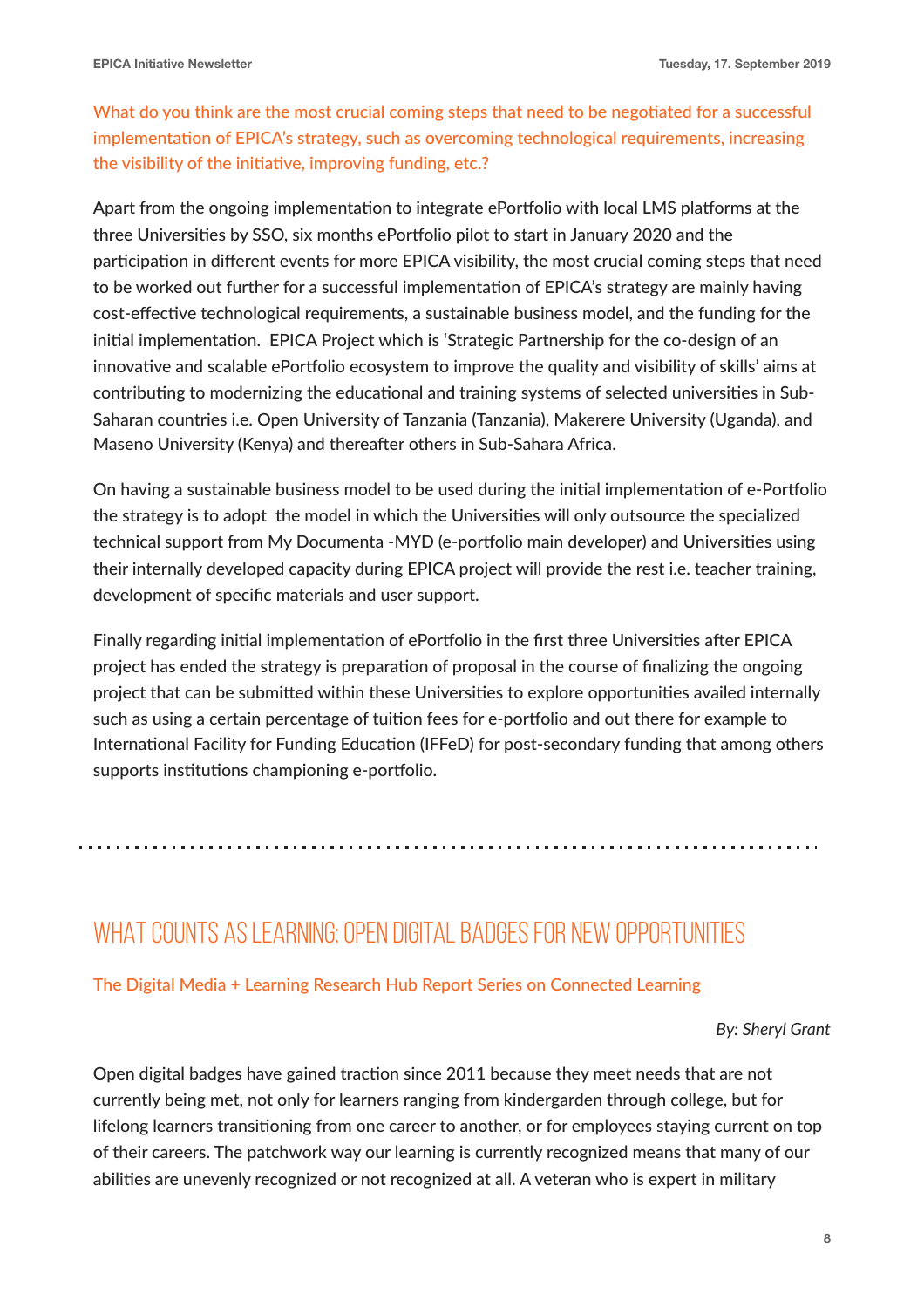logistics must go back to school to get credentials demonstrating proficiency when her skills may surpass what required courses offer. For many learners, acquiring traditional credentials has become more important than the competency, mastery, and proficiency they are intended to represent.

There are legions of people who acquire skills, abilities, and knowledge outside classroom walls who lack the necessary credentials to verify what they know and can do. Students who are highly competent or proficient in skills not taught or assessed in schools lack a standardized way to demonstrate their abilities to others. Employees struggling to shift careers after their companies are downsized can face insurmountable obstacles returning to school as adult learners, and without credentials to communicate their knowledge and skills find themselves unemployed or working in low-paying, unskilled jobs. Many learners have abilities, skills, or qualities that are graded or recognized in traditional classroom settings, but evidence of those strengths disappear into databases and stacks of papers, or accumulate in portfolios that are unwieldy to navigate.

Other learners may acquire some of their most valuable skills online through open educational resources, or through libraries, museums, and after-school programs, and then cobble together résumés based largely on self-promotion. An emerging practice among employers and college admission officers is to use search results and social media sites to comb for clues about prospective candidates. The sum effect is that traditional credentials recognize a narrow spectrum of the full learning pathways many of us chart in our lives. Traditional credentials legitimize certain types of learning, often favoring certain types of learners, subjects, and assessments, and that means a tremendous amount of learning is not being recognized, a juggernaut that open digital badges can address. However, despite the potential for badges to recognize this expanded landscape of learning, designing relevant and impactful badge systems is a considerable challenge.

We know from research in other disciplines such as human-computer interaction and technology mediated social participation that for every Facebook, Wikipedia, or Twitter, there are many more technological platforms that fail. "For all the public and corporate enthusiasm and the proclamations of utopian visionaries, the reality is that many sites fail to retain participants, tagging initiatives go quiet, and online communities become ghost towns" (Preece & Shneiderman, 2009).

Of course, even long-established systems and institutions can fail, particularly those that cease to be relevant, including traditional institutions of learning. This is perhaps the crux of badge system  $\gamma$  design  $-$  identifying what is relevant and meaningful to learners while adapting and preserving our institutions of learning. To be relevant is to have a connection with the subject or issue. A badge system that mimics traditional systems without making any changes to underlying practices will have little transformative impact on learning, engagement, assessment, and opportunities. It may be technically functional, but will lack relevance to learners in other ways that no amount of technology can fix.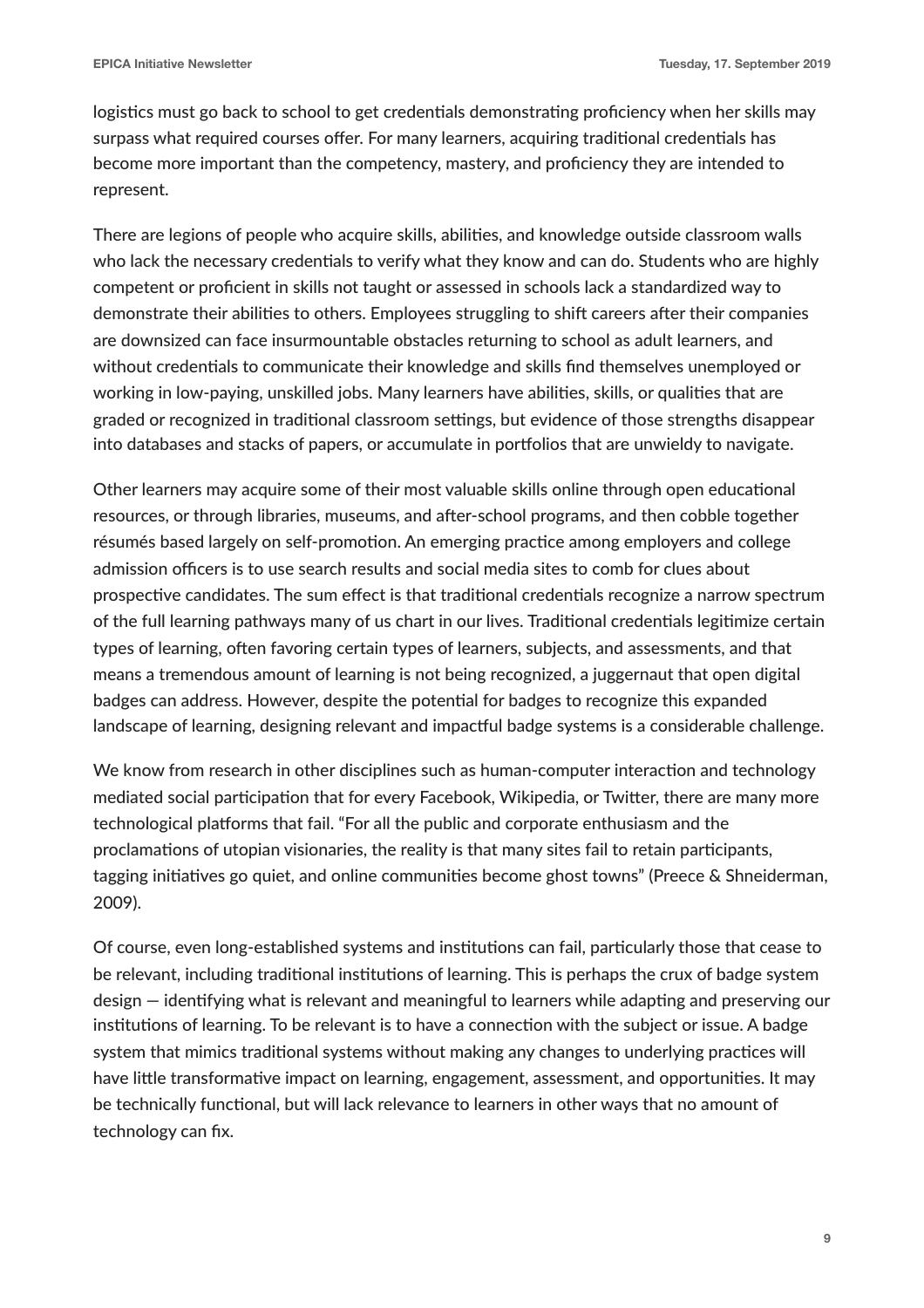*Badges for learning do not make learners become engaged if they are otherwise wholly disconnected.*  "Turning badges on" does not create an instant easy solution to learner engagement. They may create a *meaningful bridge between content and learning, however, and help learners develop a sense of personal*  reward, confidence, and connection to the learning process. This doesn't happen in a vacuum, though. *Trainers, teachers, and peers can't be separated from the process and must be incorporated into an overall strategy.*

*– American Graduate badge system* 

*Relevance can be embodied in the learning content itself, or be manifest in both social and human systems. A privilege or opportunity associated with badges may define a system's relevance. Learning experiences that are socially engaging and interest-based can make the system relevant. Conversely, a*  badge system is irrelevant if it is built on assumptions that learners have universal access to technology, *particularly systems that are designed to serve populations who do not.* 

*Perhaps most significantly for schools and universities, relevance may be defined by the degree to which students can customize their learning pathways so they are less tethered to more rigid scaffolds. The purpose of the following chapters is to think about the social, academic, and technological relevance that defines badge systems, and the opportunities they can create for the next generation of learners.* 

*The full American Graduate's Digital Badges: Lessons Learned project Q&A is available online: http:// [www.hastac.org/wiki/project-qa-american-graduate-lets-make-it-happen](http://www.hastac.org/wiki/project-qa-american-graduate-lets-make-it-happen)*

# DEVELOPING A COMPETENCY FRAMEWORK

## **Linking Company Objectives and Personal Performance**

You're probably familiar with the phrase "what gets measured gets done." Defining and measuring effectiveness – especially the performance of workers – is a critical part of your job as a manager.

The question is: how do you define the skills, behaviours, and attitudes that workers need to perform their roles effectively? How do you know they're qualified for the job? In other words, how do you know what to measure?

Some people think formal education is a reliable measure. Others believe more in on-the-job training, and years of experience. Others might argue that personal characteristics hold the key to effective work behavior.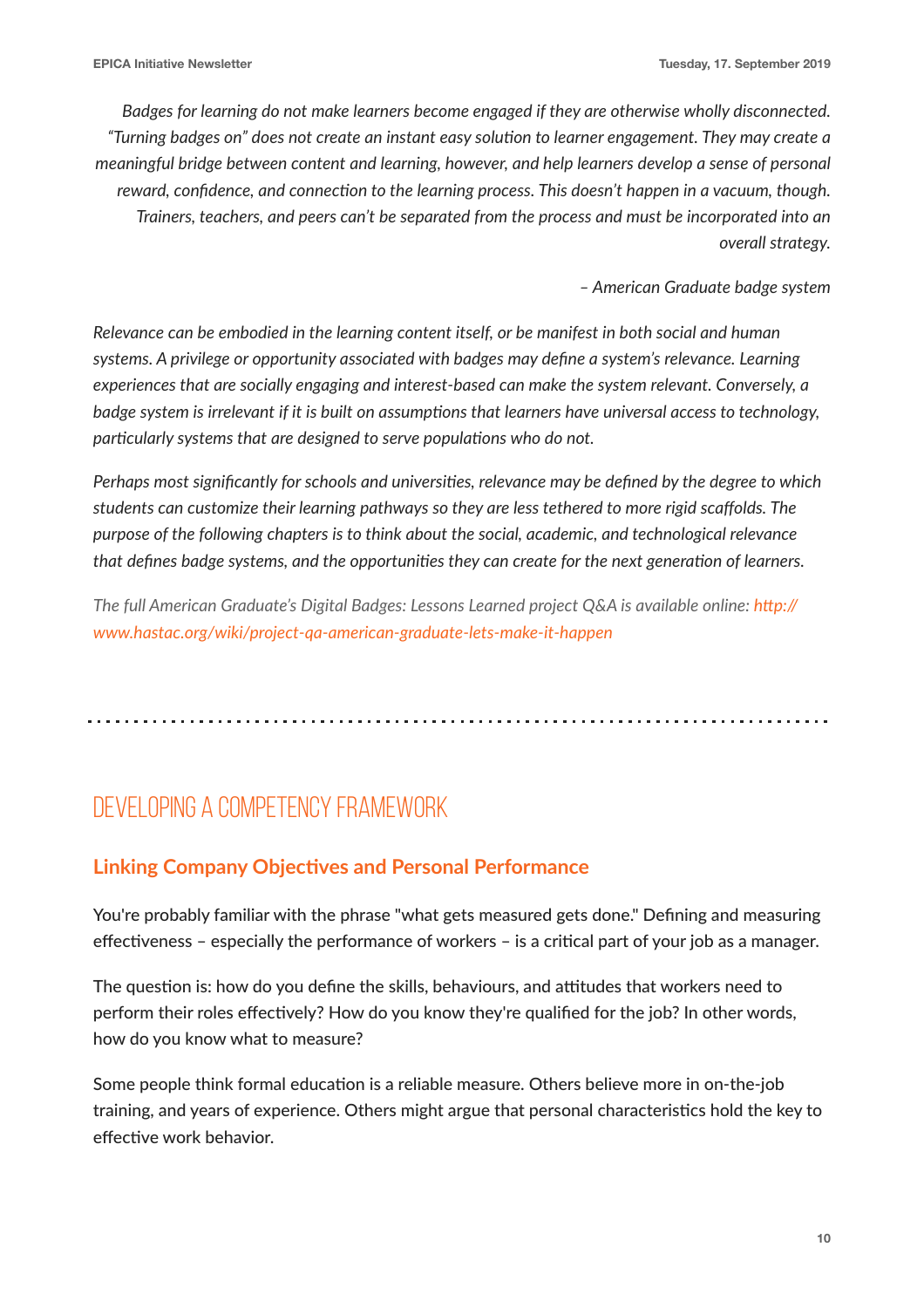All of these are important, but none seems sufficient to describe an ideal set of behaviors and traits needed for any particular role. Nor do they guarantee that individuals will perform to the standards and levels required by the organization.

A more complete way of approaching this is to link individual performance to the goals of the business. To do this, many companies use "competencies." These are the integrated knowledge, skills, judgment, and attributes that people need to perform a job effectively. By having a defined set of competencies for each role in your business, it shows workers the kind of behaviors the organization values, and which it requires to help achieve its objectives. Not only can your team members work more effectively and achieve their potential, but there are many business benefits to be had from linking personal performance with corporate goals and values.

Defining which competencies are necessary for success in your organization can help you do the following:

- Ensure that your people demonstrate sufficient expertise.
- Recruit and select new staff more effectively.
- Evaluate performance more effectively.
- Identify skill and competency gaps more efficiently.
- Provide more customized training and professional development.
- Plan sufficiently for succession.
- Make change management processes work more efficiently.

How can you define the set of practices needed for effective performance? You can do this by adding a competency framework to your talent management program. By collecting and combining competency information, you can create a standardized approach to performance that's clear and accessible to everyone in the company. The framework outlines specifically what people need to do to be effective in their roles, and it clearly establishes how their roles relate to organizational goals and success.

This article outlines the steps you need to take to develop a competency framework in your organization.

## Design Principles of a Competency Framework

A competency framework defines the knowledge, skills, and attributes needed for people within an organization. Each individual role will have its own set of competencies needed to perform the job effectively. To develop this framework, you need to have an in-depth understanding of the roles within your business. To do this, you can take a few different approaches: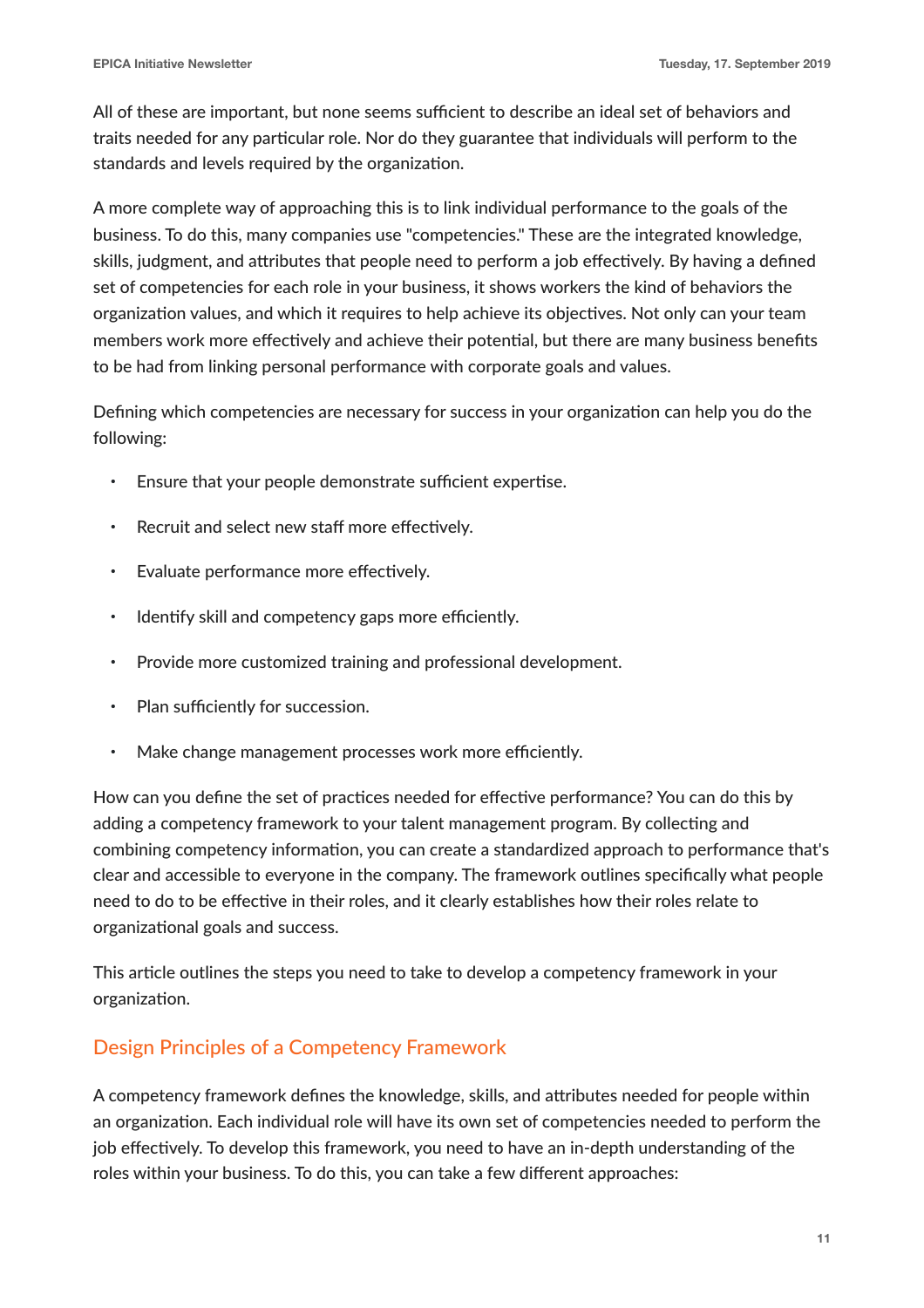- Use a pre-set list of common, standard competencies, and then customize it to the specific needs of your organization.
- Use outside consultants to develop the framework for you.
- Create a general organizational framework, and use it as the basis for other frameworks as needed.

Developing a competency framework can take considerable effort. To make sure the framework is actually used as needed, it's important to make it relevant to the people who'll be using it – and so they can take ownership of it.

The following three principles are critical when designing a competency framework:

- **1. Involve the people doing the work** These frameworks should not be developed solely by HR people, who don't always know what each job actually involves. Nor should they be left to managers, who don't always understand exactly what each member of their staff does every day. To understand a role fully, you have to go to the source – the person doing the job  $-$  as well as getting a variety of other inputs into what makes someone successful in that job.
- **2. Communicate** People tend to get nervous about performance issues. Let them know why you're developing the framework, how it will be created, and how you'll use it. The more you communicate in advance, the easier your implementation will be.
- **3. Use relevant competencies** Ensure that the competencies you include apply to all roles covered by the framework. If you include irrelevant competencies, people will probably have a hard time relating to the framework in general. For example, if you created a framework to cover the whole organization, then financial management would not be included unless every worker had to demonstrate that skill. However, a framework covering management roles would almost certainly involve the financial management competency.

## Developing the Framework

There are four main steps in the competency framework development process. Each steps has key actions that will encourage people to accept and use the final product.

## **Step One: Prepare**

**• Define the purpose**– Before you start analyzing jobs, and figuring out what each role needs for success, make sure you look at the purpose for creating the framework. How you plan to use it will impact whom you involve in preparing it, and how you determine its scope. For example, a framework for filling a job vacancy will be very specific, whereas a framework for evaluating compensation will need to cover a wide range of roles.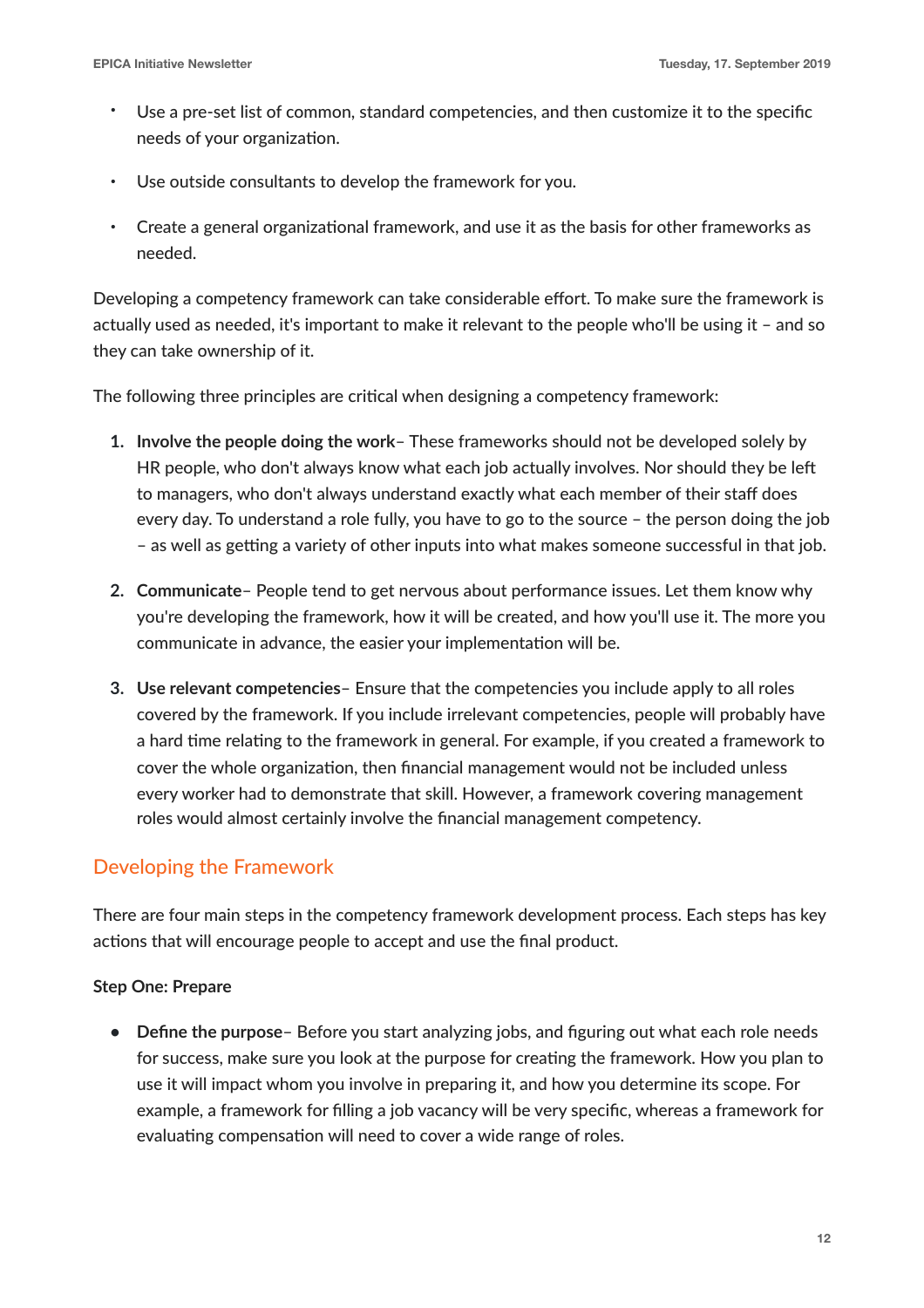**• Create a competency framework team**– Include people from all areas of your business that will use the framework. Where possible, aim to represent the diversity of your organization. It's also important to think about long-term needs, so that you can keep the framework updated and relevant.

### **Step Two: Collect Information**

This is the main part of the framework. Generally, the better the data you collect, the more accurate your framework will be. For this reason, it's a good idea to consider which techniques you'll use to collect information about the roles, and the work involved in each one. You may want to use the following:

- **Observe** Watch people while they're performing their roles. This is especially useful for jobs that involve hands-on labor that you can physically observe.
- **Interview people** Talk to every person individually, choose a sample of people to interview, or conduct a group interview. You may also want to interview the supervisor of the job you're assessing. This helps you learn what a wide variety of people believe is needed for the role's success.
- Create a questionnaire A survey is an efficient way to gather data. Spend time making sure you ask the right questions, and consider the issues of reliability and validity. If you prefer, there are standardized job analysis questionnaires you can buy, rather than attempting to create your own.
- **Analyze the work** Which behaviors are used to perform the jobs covered by the framework? You may want to consider the following:
	- Business plans, strategies, and objectives.
	- Organizational principles.
	- Job descriptions.
	- Regulatory or other compliance issues.
	- Predictions for the future of the organization or industry.
	- Customer and supplier requirements.

Job analysis that includes a variety of techniques and considerations will give you the most comprehensive and accurate results. If you create a framework for the entire organization, make sure you use a sample of roles from across the company. This will help you capture the widest range of competencies that are still relevant to the whole business.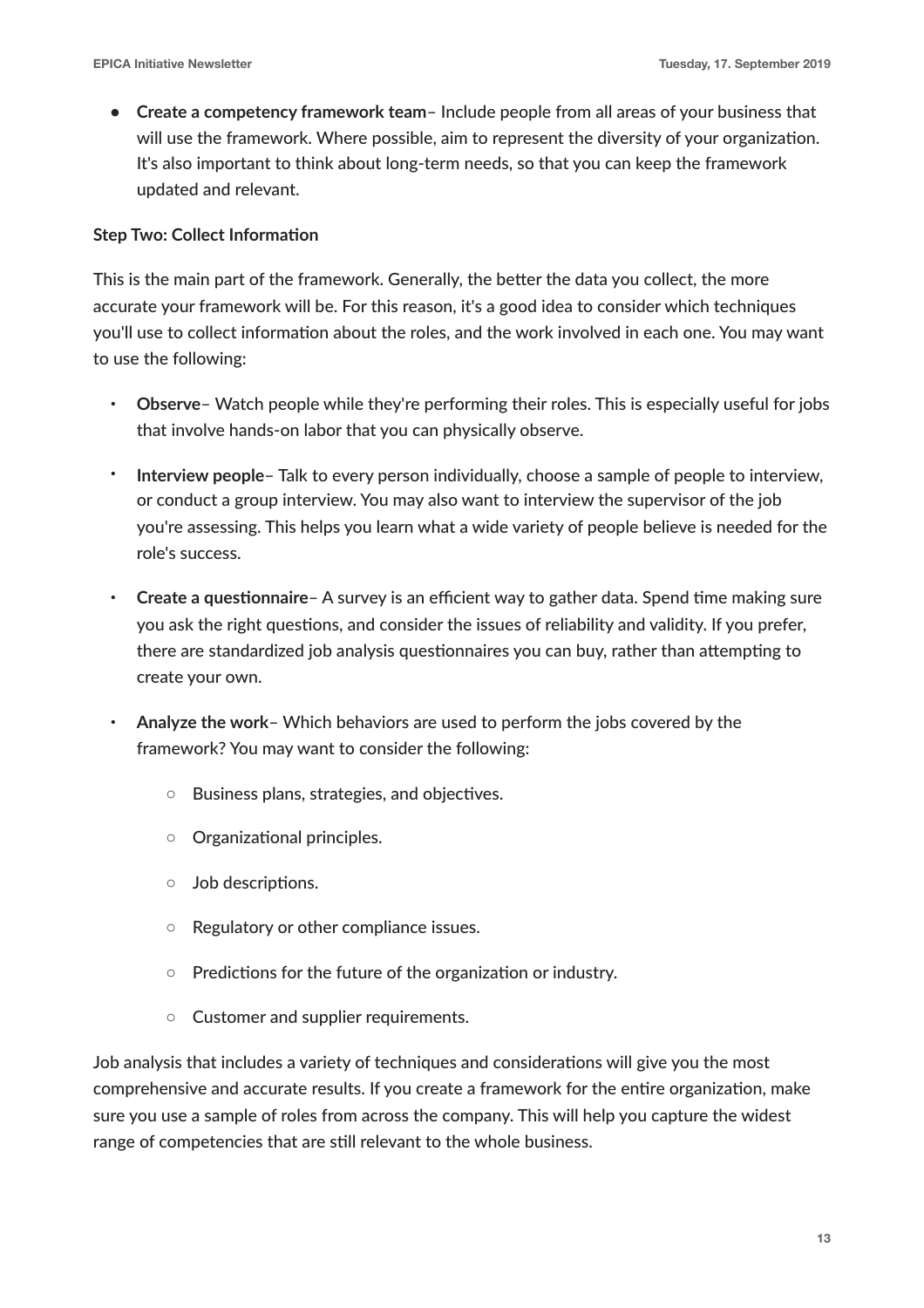- As you gather information about each role, record what you learn in separate behavioral statements. For example, if you learn that Paul from accounting is involved in bookkeeping, you might break that down into these behavioral statements: handles petty cash, maintains floats, pays vendors according to policy, and analyzes cash books each month. You might find that other roles also have similar tasks – and therefore bookkeeping will be a competency within that framework.
- When you move on to Step Three, you'll be organizing the information into larger competencies, so it helps if you can analyze and group your raw data effectively.

## **Step Three: Build the Framework**

This stage involves grouping all of the behaviors and skill sets into competencies. Follow these steps to help you with this task:

- **Group the statements** Ask your team members to read through the behavior statements, and group them into piles. The goal is to have three or four piles at first – for instance, manual skills, decision-making and judgment skills, and interpersonal skills.
- **Create subgroups** Break down each of the larger piles into subcategories of related behaviors. Typically, there will be three or four subgroupings for each larger category. This provides the basic structure of the competency framework.
- **Refine the subgroups** For each of the larger categories, define the subgroups even further. Ask yourself why and how the behaviors relate, or don't relate, to one another, and revise your groupings as necessary.
- **Identify and name the competencies Ask your team to identify a specific competency to** represent each of the smaller subgroups of behaviors. Then they can also name the larger category.
- Here's an example of groupings and subgroupings for general management competencies:
	- Supervising and leading teams.
		- Provide ongoing direction and support to staff.
		- Take initiative to provide direction.
		- Communicate direction to staff.
		- Monitor performance of staff.
		- Motivate staff.
		- **•** Develop succession plan.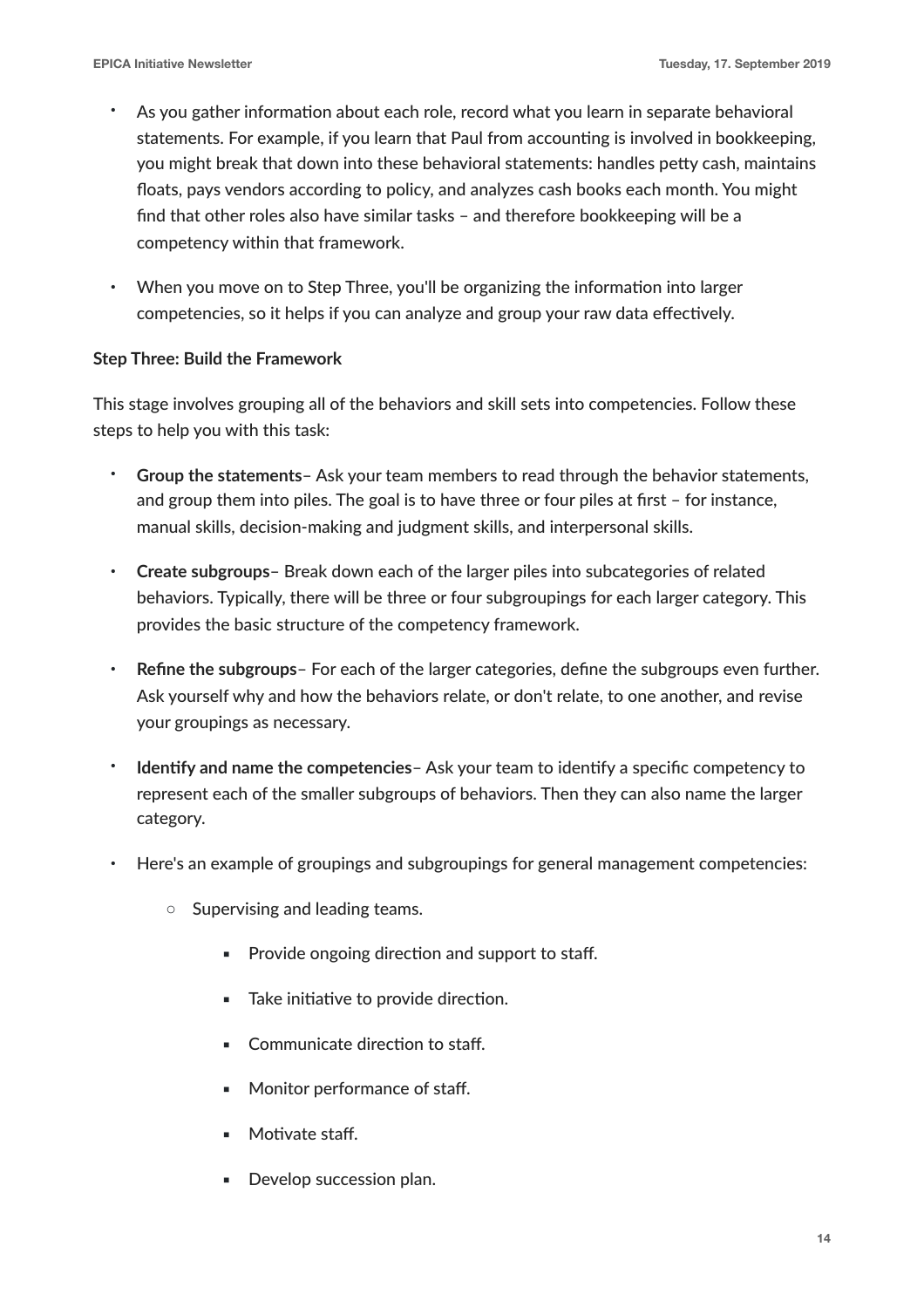- Ensure that company standards are met.
- Recruiting and staffing.
	- **•** Prepare job descriptions and role specifications.
	- Participate in selection interviews.
	- **■** Identify individuals' training needs.
	- **■** Implement disciplinary and grievance procedures.
	- **Ensure that legal obligations are met.**
	- Develop staff contracts.
	- **Develop salary scales and compensation packages.**
	- **Develop personnel management procedures.**
	- Make sure staff resources meet organizational needs.
- Training and development.
	- Deliver training to junior staff.
	- Deliver training to senior staff.
	- **■** Identify training needs.
	- **EXECUTE:** Support personal development.
	- Develop training materials and methodology.
- Managing projects/programs
	- **Prepare detailed operational plans.**
	- Manage financial and human resources.
	- Monitor overall performance against objectives.
	- Write reports, project proposals, and amendments.
	- Understand external funding environment.
	- Develop project/program strategy.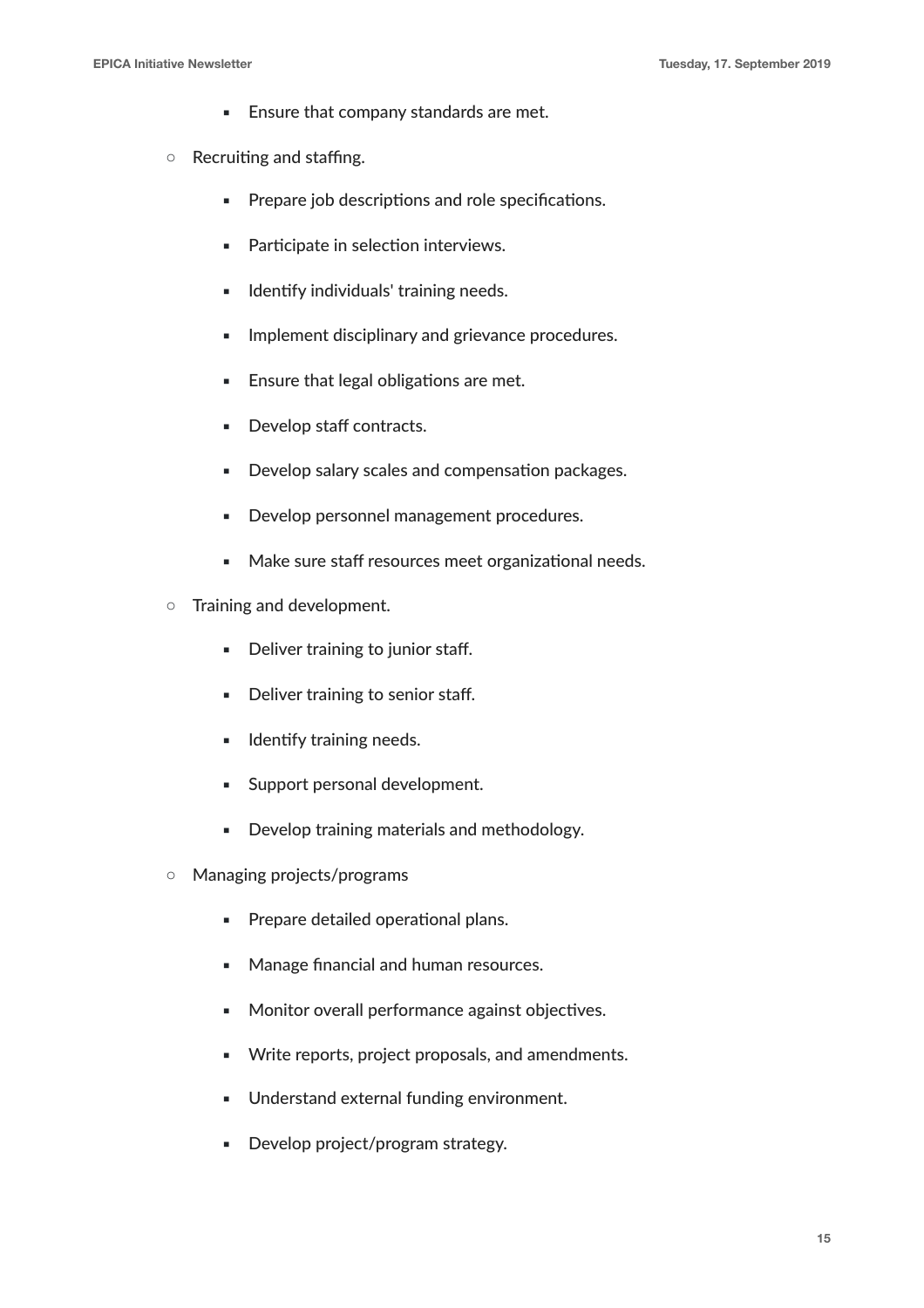You may need to add levels for each competency. This is particularly useful when using the framework for compensation or performance reviews. To do so, take each competency, and divide the related behaviors into measurement scales according to complexity, responsibility, scope, or other relevant criteria. These levels may already exist if you have job grading in place.

- Validate and revise the competencies as necessary For each item, ask these questions:
	- Is this behavior demonstrated by people who perform the work most effectively? In other words, are people who don't demonstrate this behavior ineffective in the role?
	- Is this behavior relevant and necessary for effective work performance?

These questions are often asked in the form of a survey. It's important to look for consensus among the people doing the job, as well as areas where there's little agreement. Also, look for possible issues with language, or the way the competencies are described, and refine those as well.

## **Step Four: Implement**

As you roll out the finalized competency framework, remember the principle of communication that we mentioned earlier. To help get buy-in from members of staff at all levels of the organization, it's important to explain to them why the framework was developed, and how you'd like it to be used. Discuss how it will be updated, and which procedures you've put in place to accommodate changes.

Here are some tips for implementing the framework:

- Link to business objectives Make connections between individual competencies and organizational goals and values as much as possible.
- **Reward the competencies** Check that your policies and practices support and reward the competencies identified.
- **• Provide coaching and training** Make sure there's adequate coaching and training available. People need to know that their efforts will be supported.
- **• Keep it simple** Make the framework as simple as possible. You want the document to be used, not filed away and forgotten.
- **Communicate** Most importantly, treat the implementation as you would any other change initiative. The more open and honest you are throughout the process, the better the end result - and the better the chances of the project achieving your objectives.